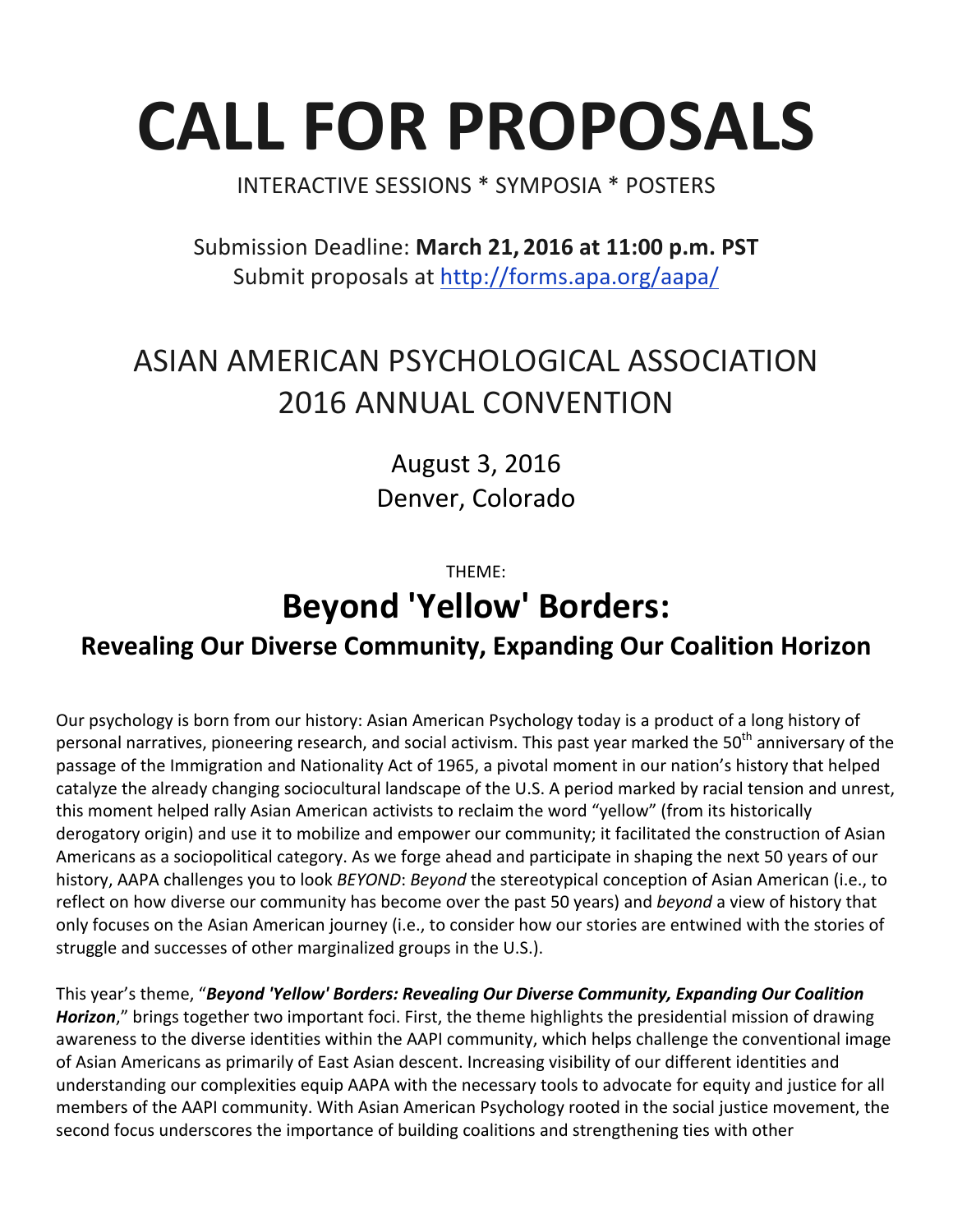minority/marginalized groups in the U.S. AAPA encourages the AAPI community to focus on the commonalities between the social struggles of AAPIs and those of other marginalized groups (e.g., Latinos, Native Americans, African Americans, refugees). As AAPA continues to further its social justice agenda, we invite the AAPI community to think about our role in the larger social reform movement.

We are seeking proposals that draw attention to the experiences of the underrepresented Asian American groups (e.g., South Asians, Filipinos, religious minorities, LGBTQ). In addition, we are interested in submissions that focus on collaborative projects (both nationally and internationally), interdisciplinary scholarship, multicultural perspective, cross-cultural psychology, and other works that further the social justice movement. We encourage submissions from researchers, community leaders and activists, mental health providers, and educators who work with underrepresented communities. Moreover, we welcome submissions from professionals and scholars in allied fields (e.g., Anthropology, Asian American Studies, Communication, Education, History, Law, Nursing, Political Science, Public Health, Psychiatry, Social Work, and Sociology) with whom we collaborate and whose work informs Asian American Psychology.

Proposals may address, but are not limited to, the following topics within AAPI Psychology:

- Research or outreach with underrepresented AAPI groups (Southeast Asian, Pacific Islanders, LGBTQ, etc.)
- Collaborative and interdisciplinary work examining the diversity of the AAPI community
- Intersections across race, gender, and sexuality (examining complexities of our different identities, focus on the different experiences)
- Research, outreach and other topics involving the LGBTQ community
- Social reform, public policy, and political action (involvement of Asian Americans in current political movements)
- Social justice and equity
- Immigration, immigration reform, needs and challenges of immigrant communities (examination of different adaptation experiences, process of acculturation, code switching, etc. )
- Racial and ethnic identity development across different racial minority groups
- Similarities and differences of racial discrimination across the different racial/ethnic groups
- Intergroup conflicts; intergroup coalitions
- Mental health and Health disparities (research, outreach, programs that focus on access to care)
- Increasing visibility in the education system and clinical and counseling settings
- Colorblind, multicultural, and polycultural perspectives

#### **Who May Submit**

AAPA members at all levels of training (professional, graduate level, and undergraduate level), including nonpsychologists interested in psychological issues affecting AAPIs are encouraged to submit proposals. Non-AAPA members at all levels may also submit proposals. We particularly encourage submissions from those interested in AAPI psychology who have not previously participated in AAPA conventions. Because strengthening the diversity of our colleagues in other organizations is of particular importance for psychologists of color, we strongly encourage submissions from members of the Association of Black Psychologists, Society of Indian Psychologists, and the National Latina/o Psychological Association.

• While there is no limit to the total number of submitted proposals per person, individuals can only be the first author of **one** proposal submission. In the event that multiple first author submissions are received from an individual, the committee will review only the first proposal received. Exempted from this rule are presenters who are invited speakers.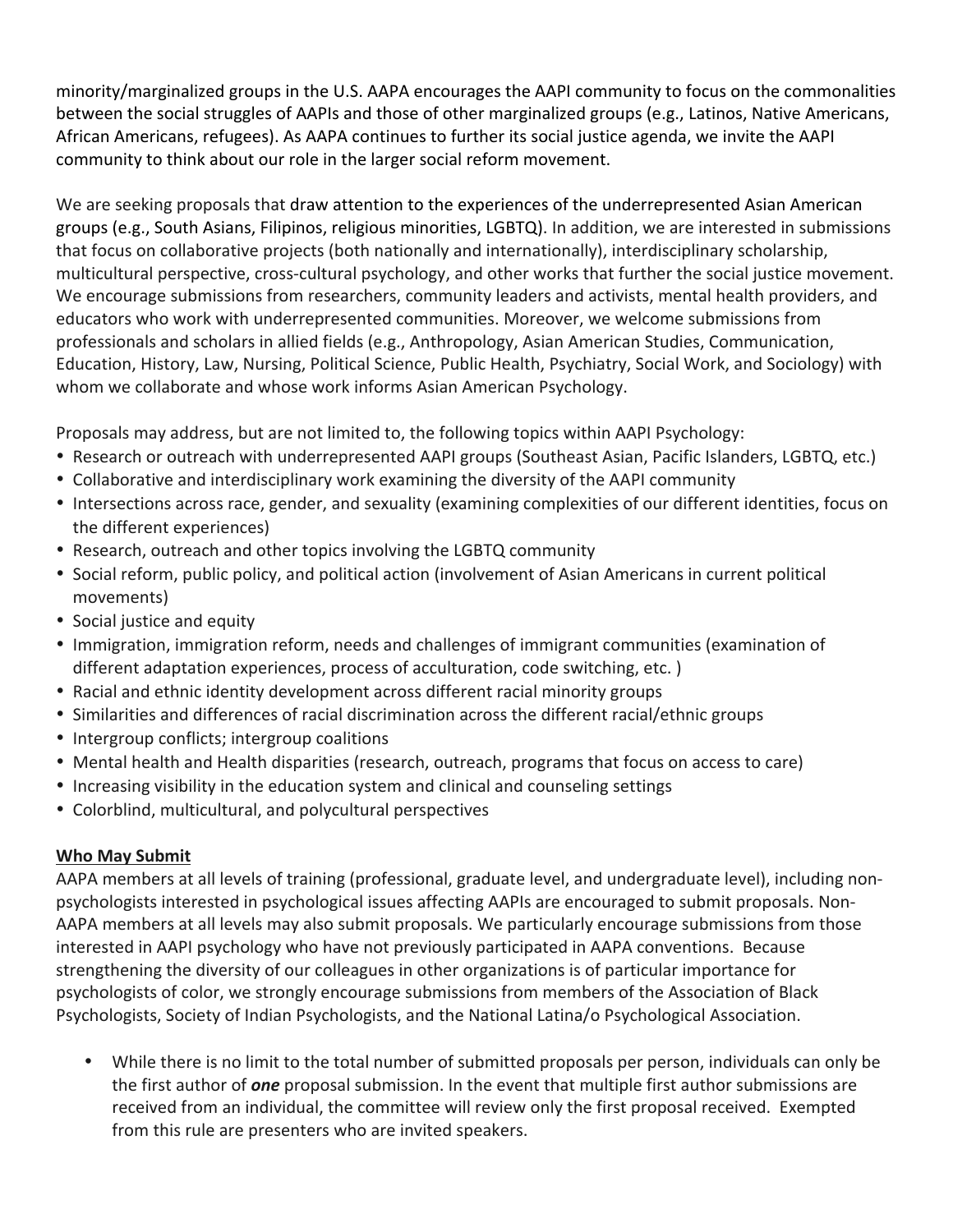- Deadline for all submissions is March 21, 2016 at 11:00 p.m. PST
- Please submit presentations at: http://forms.apa.org/aapa/
- All presenters are required to officially register for the convention

#### **Types of Submissions**

- *Interactive Sessions:* In a typical 60-minute session, a facilitator introduces the topic and sets up a context for subsequent discussions and interactions among participants. For questions about submitting an interactive session proposal, please contact Sessions Co-Chair Anne Saw at aapa.sessions@gmail.com.
- *Symposia:* In a typical 60-minute symposium, three or four presentations are given around a common theme. An expert discussant may provide feedback. The symposium proposal submission must include one program summary that integrates the multiple presentations within the session. It must also clearly indicate the titles and contents of each presentation within the symposium. A chair for the symposium must be named on the application portal. No individual paper proposals for symposium presentations are accepted. For questions, please contact Sessions Co-Chair Anne Saw at aapa.sessions@gmail.com.
- *Posters:* Throughout the day, posters are displayed to disseminate information on various conceptual and/or empirical reports. During the designated 60-minute poster session, participants are invited to interact with poster presenters. Single research papers should be submitted as posters. For questions, please contact Poster Session Co-Chair Kimberly Langrehr at aapapostercommittee@gmail.com.

#### **Guidelines for Proposals**

- All online proposals should include:
	- $\circ$  Contact information for the presenters
	- $\circ$  Abstract (50 to 100 words) with no author names
	- $\circ$  Program Summary (500 to 700 words) with no author names
	- $\circ$  3-4 Learning Objectives (not required for poster submissions)
- Proposals will be sent for anonymous reviews. As such, the Abstract and Program Summary should not  $include$  identifying information of the author(s) and/or presenter(s).
- Submitters will be notified by email upon receipt of their proposal.
- For submissions highlighted as being potential programs, which can award Continuing Education units (CEs), individual authors will be contacted to provide additional information.
- Submission outcomes will be sent via email by the third week of April 2016.

#### **Proposal Rating Criteria**

• Proposals will be rated based on the following criteria: Relationship to convention theme, Relevance/timeliness of topic, Membership appeal, Innovation and creativity, Scientific/empirical soundness (for research symposia and posters), Adequacy of strategy for involving audience (for interactive sessions), Contribution to the field.

#### **Additional Information**

Presenters should bring their own laptops (those with Mac laptops should bring the appropriate adaptor to connect to the LCD projector). LCD projectors for power point presentations will be provided. Requests for additional AV equipment will be addressed after the final selection of presenters has been decided.